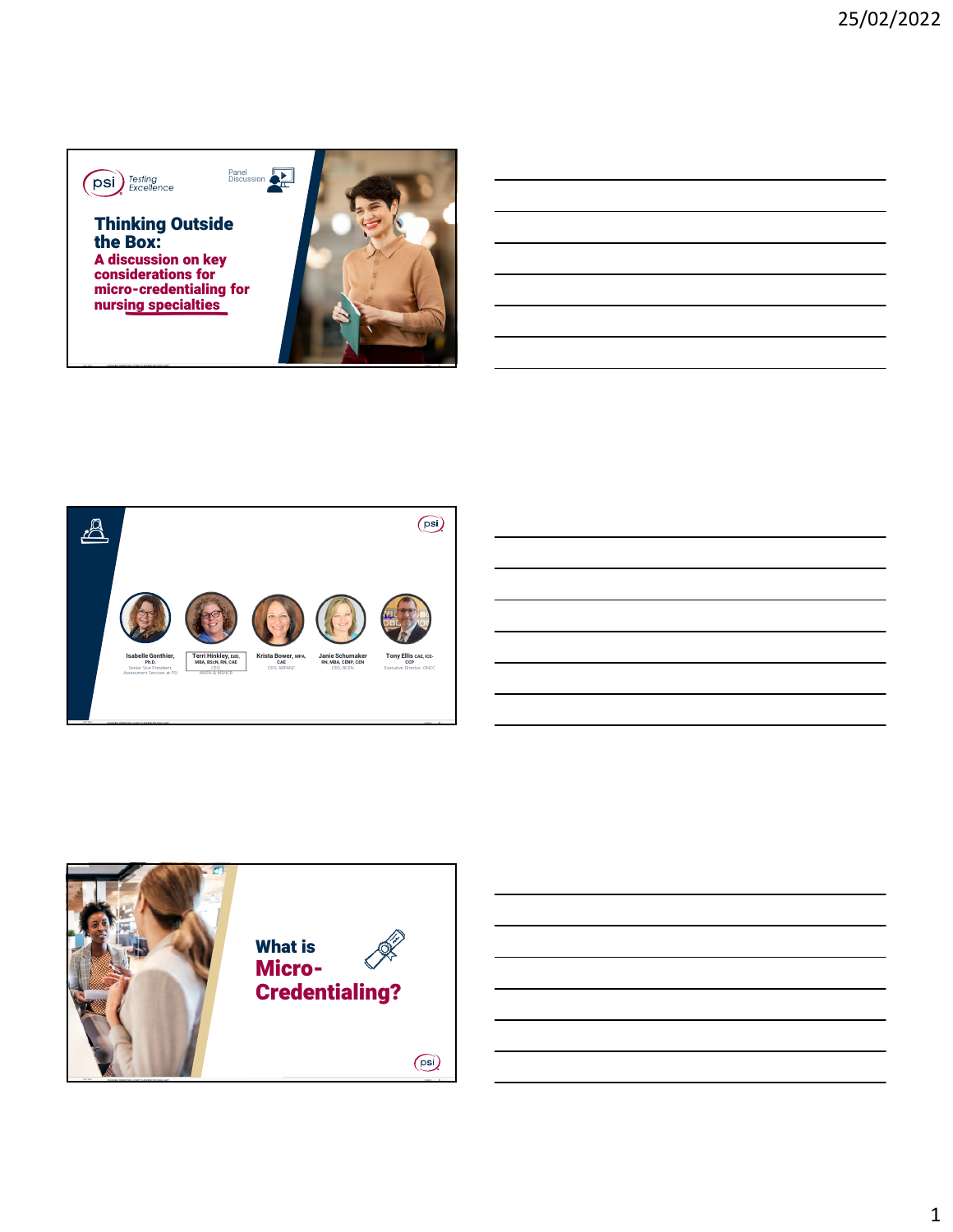## Micro-Credentials

I.C.E. Basic Guide to Credentialing Terminology, 2nd. Edition

## **Microcredential**

1. n: The formal recognition awarded to an individual who has demonstrated attainment of a narrow (or specific or limited) scope of knowledge, skills, or abilities. The scope of the micro-credential can be as granular as a single skill or competency.

JULY 2021 **STACKABLE CREDENTIALS, A WAY TO ADDRESS THE SKILLS GAP?** PUBLIC **4**



 $(\overline{ps})$ 

## Why micro-credentials?

- To meet the changing credential environment and job market
- Micro-credentials allow for flexibility in candidates professional development
- Micro credentials allow candidates to demonstrate their knowledge, skills, or competencies on specific topics and areas and obtain timely recognition of these skills and competencies
- These past couple of years have demonstrated the need to be both flexible and agile in the credentialing field and in the workplace
- Micro-credentials can be built to meet new skills and/or needs in the job market





JULY 2021 **STACKABLE CREDENTIALS, A WAY TO ADDRESS THE SKILLS GAP?** PUBLIC **5**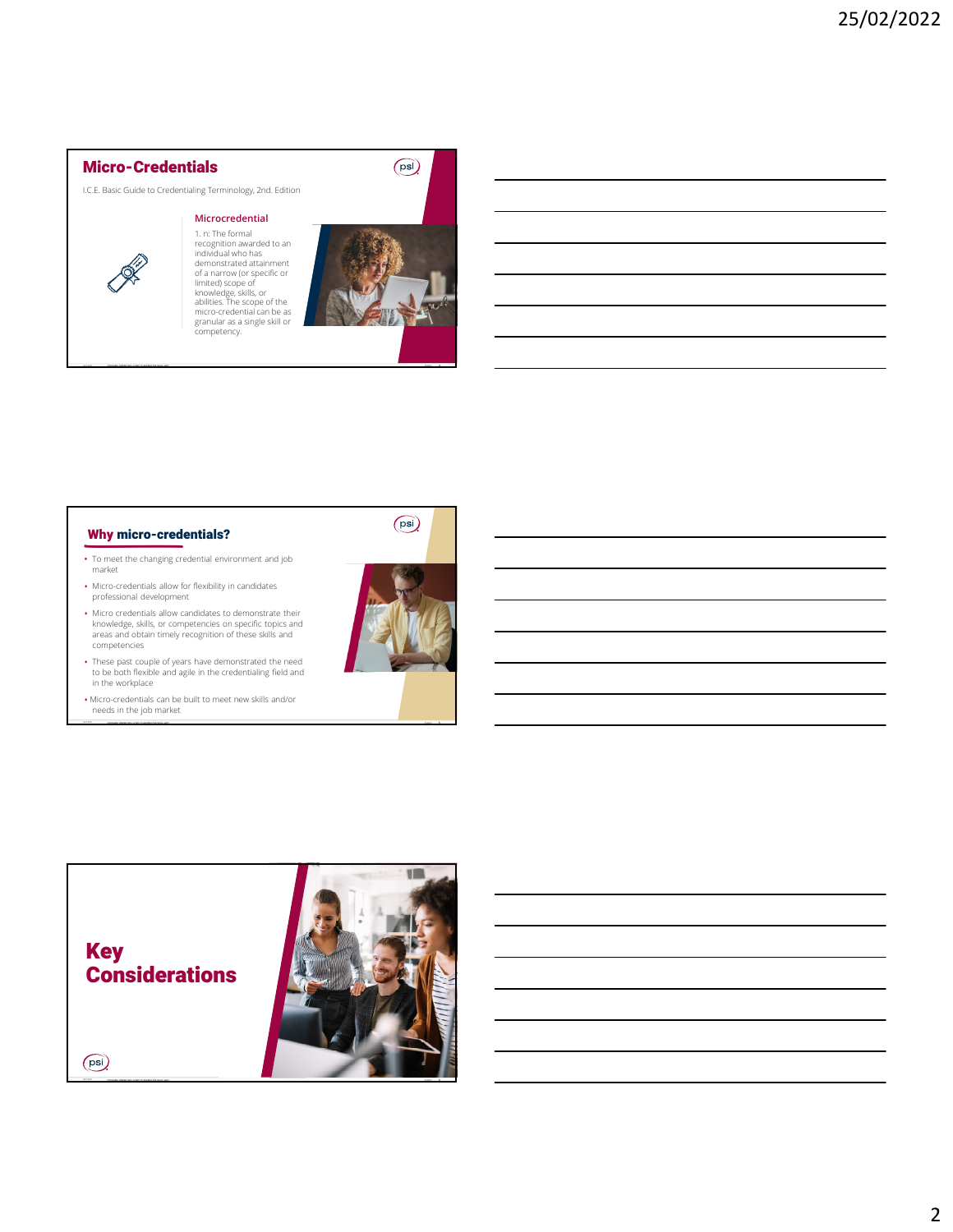

JULY 2021 **STACKABLE CREDENTIALS, A WAY TO ADDRESS THE SKILLS GAP?** PUBLIC **7**



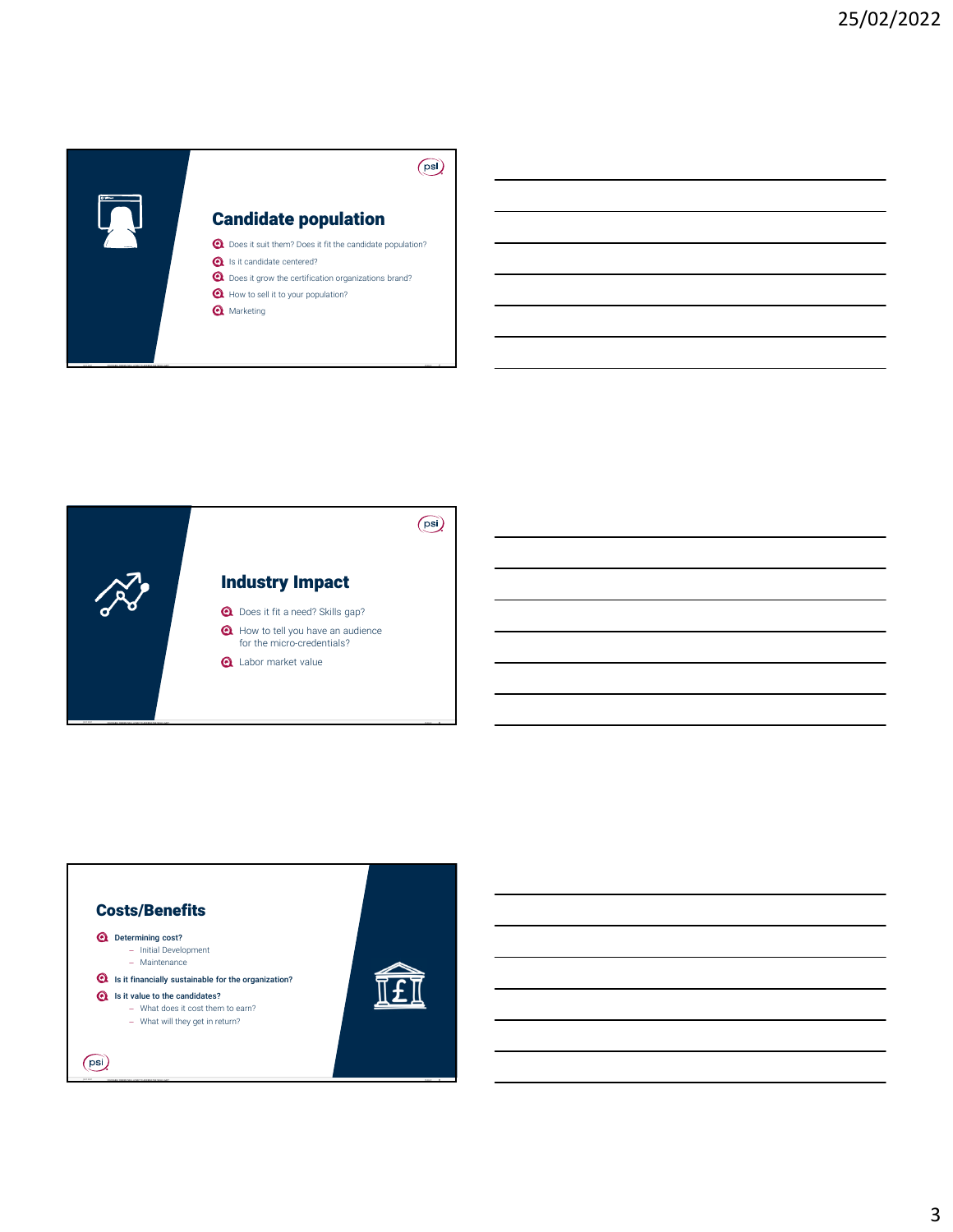